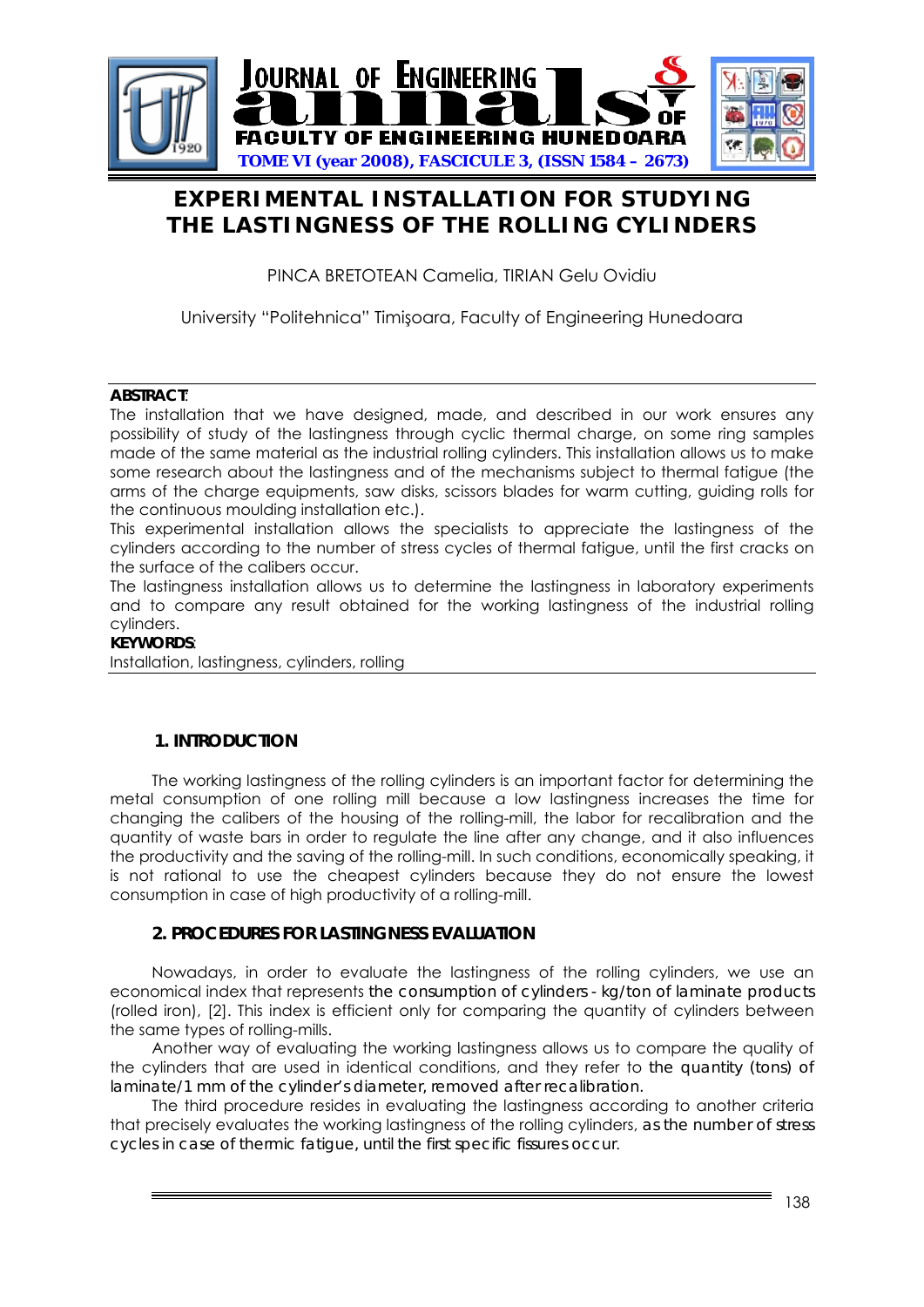

Therefore, our work presents the experimental lastingness device who allows us to evaluate the lastingness of the rolling cylinders, as well as of any other body parts, in case of thermic fatigue.

### **3. BODY PARTS**

Figure 1 presents the experimental equipment to determine exploitation durability in laboratory conditions of hot rolling cylinders, while figure 2 provides the constructive scheme, [1]. This installation provides the possibility of the futher studiers and also to establish the durability in exploitation for all types of rolls used presently in industrial mill.



FIGURE 1. The construction plan of the installation for determining the durability of the hot rolling mill cylinders



FIGURE 2. The constructive diagram of the installation for testing the durability of hot rolling cylinders

Figure 2 shows the constructive diagram of the installation used in the researches on the endurance of hot rolling cylinders. The ensemble is made of the main shaft 1, on which the experimental samples are mounted 2 represented by rings made of the steel and cast iron grades used in manufacturing hot rolling cylinders. The main shaft is attached by mans of bearings 3 and 4, and it is driven by an asynchronous electric motor 5, with the power of 2,2 kW, controlled by a three-phase static frequency converter. The rings are heated up in 6, by means of electric resistors. The main shaft and the samples are attached directly to the motor and to the thermal stress collector 7, by means of couplings 9,10, the entire system being mounted on the metallic framework 11.

In order to make any experimental research, we have used samples of six rings each, whose outside diameter was of φ 250 mm. These rings would be made of industrial cylinders' ends and they have allowed us to modulate them almost like the industrial cylinders. The design of an experimental sample is represented in figure 3.

In order to measure the temperature variations within the experimental rings, we have implanted a conical pin and have mounted some thermal-couples made of Pt-Pt/Rh. The diameter of the rod would be of 0, 06 mm and the response inertia lower than a tenth of second.

The thermocouples are type-K, made of Cromel – Alumel (Cr - Al), with a range response of tens of seconds, and are introduced into bolt 1 which has been implanted into one of the tests 2. Two of the thermocouples introduced into the bolt are situated at  $\Delta r = 1.5$ and 3,0 mm width from the ring surface, and register all temperature variations from the radial section; a thermocouple which is situated at  $Δr = 0.2$  mm width into the bolt is considered a surface thermocouple, and the temperature variations reach the highest level, [4]. The installation – bolt and thermocouples – is described in figure 4. Figure 5 represents ring mounting.

In order to ensure the working of the installation during experimental working, we would make some lateral bore holes of the bearings that have had a big diameter that could have allowed them to laterally expand – radial and axial – in case the axis is warmed up during the experimental research. Figure 6 represents the bearings and the main shaft in detail. The electrical engine is meant for moving the main shaft with samples and it is spin up by a static frequency converter for non-synchronous triple-phase engine - FDH – G 1085, who is fed from a tension source 380/220V, whose frequency reaches 50…60 Hz, [4].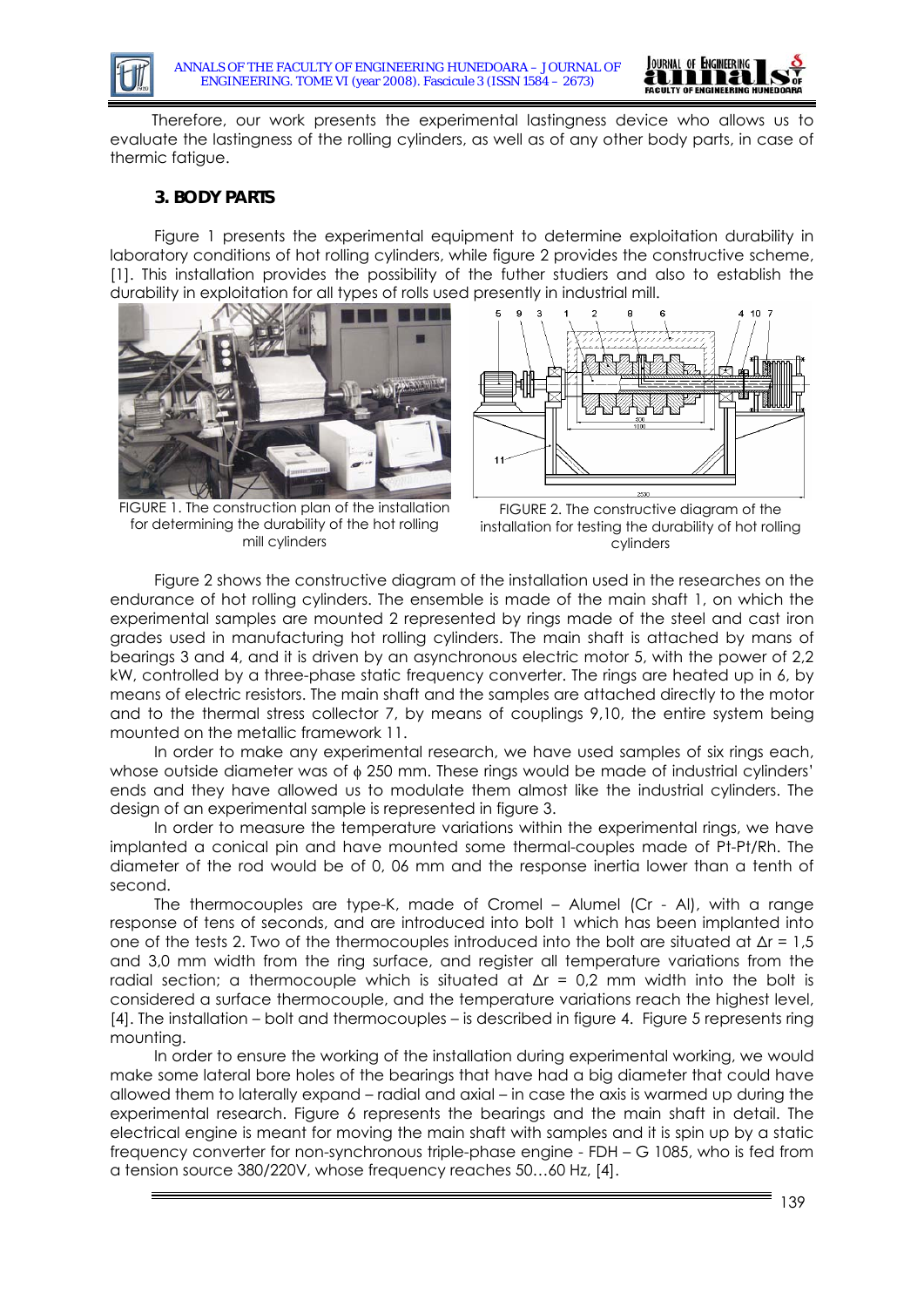





FIGURE 3. Sketch of the ringshaped experimental sample used in the endurance trials



FIGURE 4. Thermocouple pin assembled and prepared for installation in the experimental ring



FIGURE 5.The ensemble of thermo – couple bolt in the mounting phase



FIGURE 6. Bearing and main shaft

In the upper part, the electrical resistor furnace looks like a half-circle and it comprises an 180<sup>0</sup> segment from the experimental rings – figure 8. The warming up is made with the help of two electrical resistors; each of them has four locks who are situated longitudinal on the surface of the sample rings - figure 9. Each of the two resistors R1 and R2 could work independently with four locks or simultaneously with the eight locks of the warming system and it is made of four locks; the diameter of the resistor rod is 2.5 m, the section is  $S = 4,907$ mm<sup>2</sup>, the diameter of the spiral is 22 mm, and the length of the resistor is  $L = 32$  m, while the length of a lock reaches almost 8 m. The length of the rods of the two resistors is of 64 m.



FIGURE 7. The design of the furnace used for warming up the samples



FIGURE 8. The setting of loops inside the electrical furnace

The warming up temperature is different, according to the working resistors; if there is one resistor, the warming area stretches to an angle of 900 from the circumference; if the two resistors work simultaneously, the warming up stretches to an area who encloses the entire area of the half-circle within the furnace - an angle of 180<sup>0</sup> from the circumference of the rings. This installation forces the warming up time to depend on the number of working rotations of the engine and of the shaft with sample rings – at every spin within the area of the furnace, these rings get warm, while they cool off at their lower end, within different alreadyestablished environments, once they get out of the furnace. In case of less hard working, they warm up with one resistor, meanwhile, in case of hard working, they get warmed up with the help of both resistors, during they make a rotation angle of  $\varphi = \pi$  radian.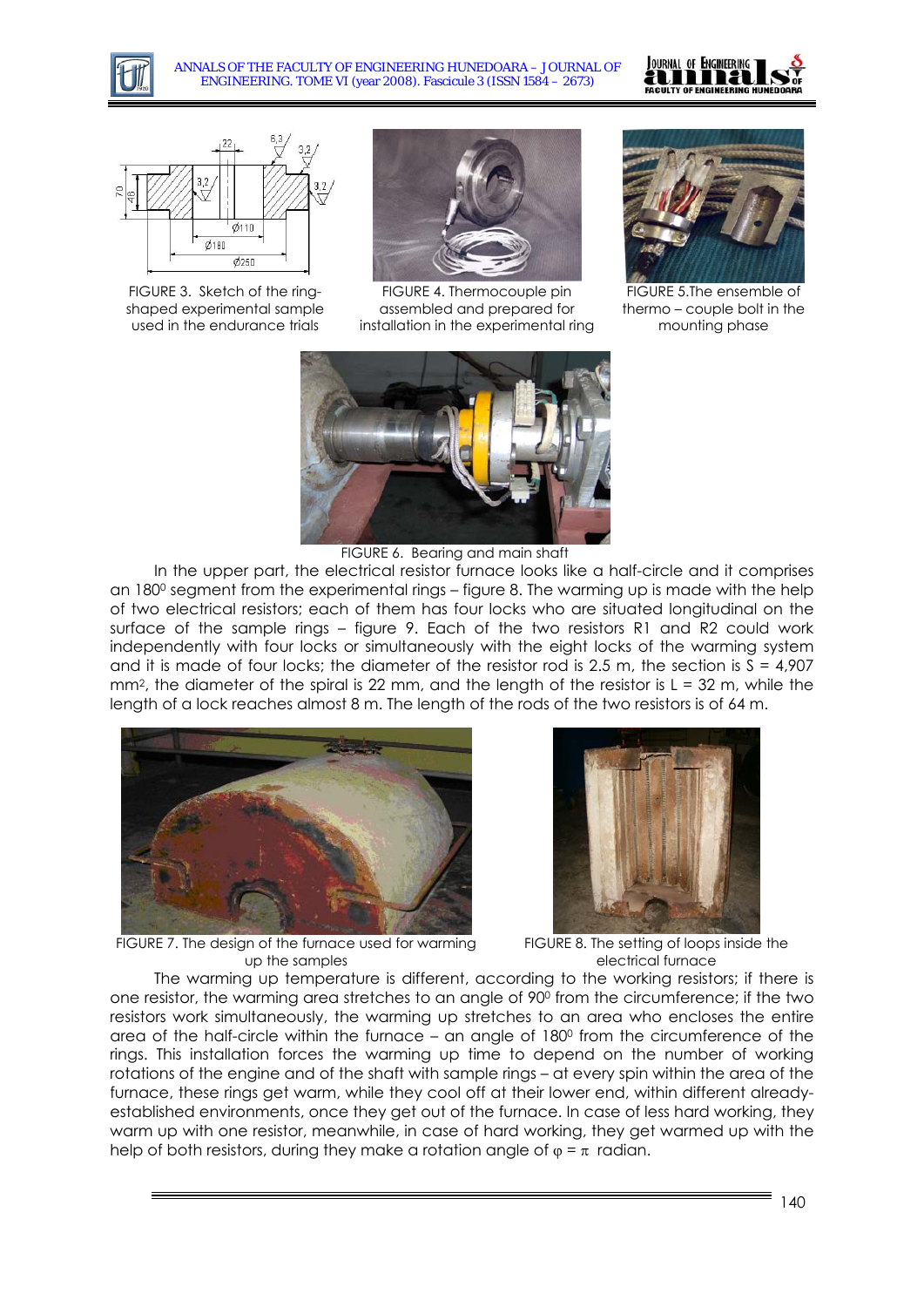

ANNALS OF THE FACULTY OF ENGINEERING HUNEDOARA – JOURNAL OF ENGINEERING. TOME VI (year 2008). Fascicule 3 (ISSN 1584 – 2673)





FIGURE 9. Main board of the electronic authomatical device for starting the electrical furnace used for warming up the samples

FIGURE 10. Electrical device for controlling the sample warming furnace

Figure 9 represents the main board for controlling the electrical-authomatical device for sample warm up. With its help, we are able to establish and maintain a specific temperature for the environment inside the furnace. The entire device of the electrical controlling scheme of the warming up furnace is described in figure 10.

### **4. THE SCHEME OF THE WORKING PRINCIPLE**

The working principle of the installation is based on producing thermal fatigue within the experiment rings of the lastingness installation.

The electrical furnace for heating of samples is performed on the inferior side in the shape of a semi-circle with two electrical resistances (R1, R2) each composed of four blisters arranged in longitude, parallel with the main axis. Figure 12 presents the construction scheme of the furnace.





FIGURE 12. The scheme of the installation used for measuring temperature variations inside the sample rings – in case of lastingness experiments

FIGURE 11.Transversal section through the heating furnace of experimental samples

The inside of furnace 1 contains the assembly of the ring shaped samples 2, made from roll necks which performed the rolling campaign. The temperature of the environment inside the furnace is measured by thermocouple 3, connected to automaton 4, which shows the temperature values and commands the maintaining a necessary temperature of 910 °C in the furnace. The experimental samples heat up on the superior side (furnace area) and cool on the inferior side, in different medium: A - air, B - water bath circulated in shaft 6, C carbonic snow in streams transmitted to the rings through collectors 5.

In order to register the experimental data, the lastingness device comprises an adequate installation for measuring temperature variations inside the ring samples figure 13. These rings work on the principle of the thermal-electrical effect within the thermal-couples inside pin 1, who has been implanted inside one of the rings – experimental samples 2. The main shaft 3 of the experimental installation is mounted inside one bearing 4, who has